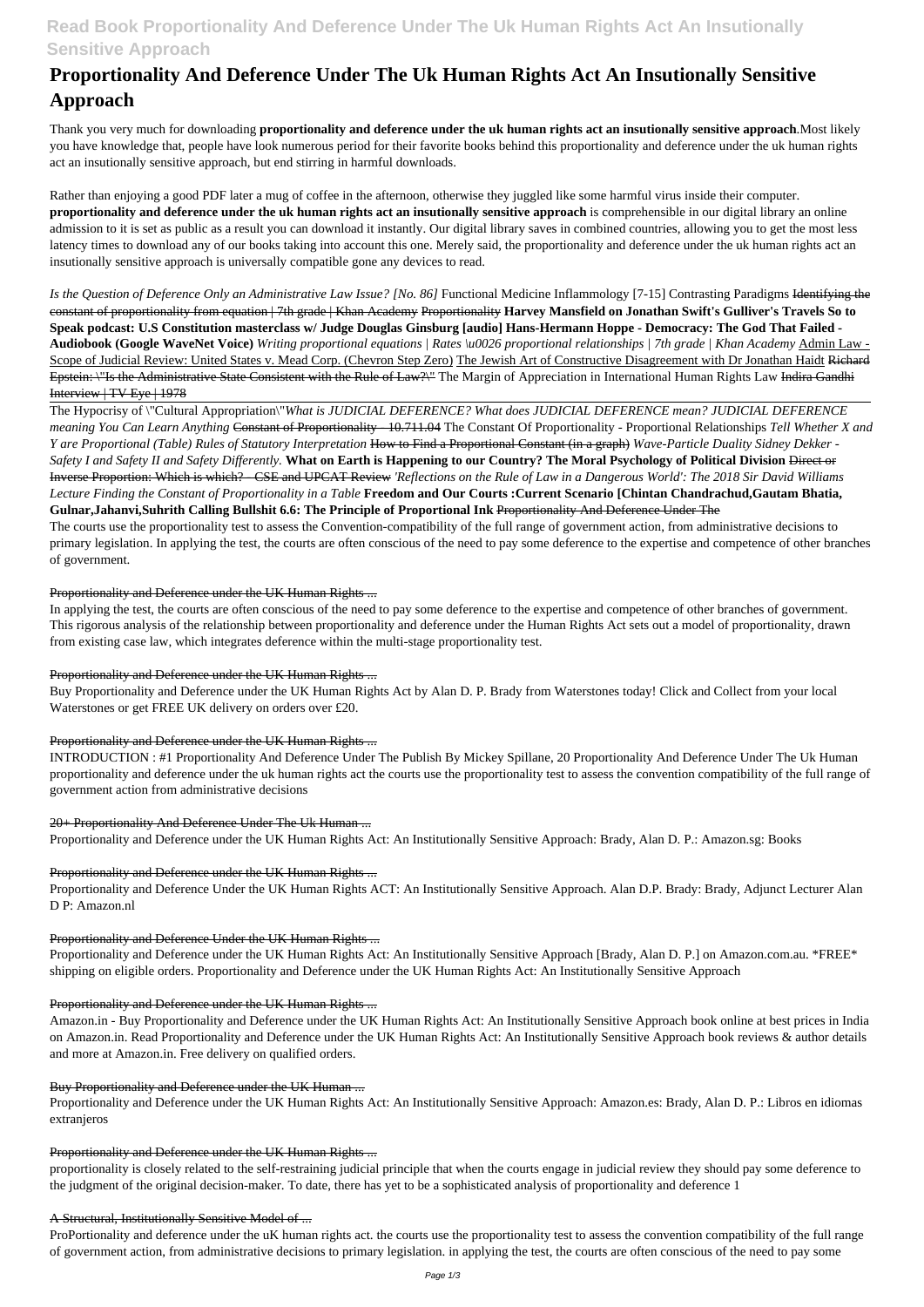## **Read Book Proportionality And Deference Under The Uk Human Rights Act An Insutionally Sensitive Approach**

## deference to the expertise and compe- tence of other branches of government.

## ProPortionality and deference under the uK human rights act

Proportionality and Deference under the UK Human Rights Act: An Institutionally Sensitive Approach eBook: Brady, Alan D. P.: Amazon.com.au: Kindle Store

## Proportionality and Deference under the UK Human Rights ...

Aug 29, 2020 proportionality and deference under the uk human rights act an institutionally sensitive approach Posted By Leo TolstoyLtd TEXT ID 997b0cf4 Online PDF Ebook Epub Library the multi stage proportionality test the model is institutionally sensitive and can be applied to proportionality based judicial review of all forms of government activity the model

## 30+ Proportionality And Deference Under The Uk Human ...

applying proportionality, deference to the decision-maker is the proper course in many cases. 17 THE CHALLENGE TO BRITISH COURTS Despite this overlap and despite the perhaps subtle influence of proportionality in traditional judicial review, it has never been a concept applied directly in British administrative law.

## Proportionality and the Human Rights Act: a year in reflection

INTRODUCTION : #1 Proportionality And Deference Under The Publish By Danielle Steel, Proportionality And Deference Under The Uk Human Rights Act proportionality and deference under the uk human rights act the courts use the proportionality test to assess the convention compatibility of the full range of government action from administrative ...

## 30+ Proportionality And Deference Under The Uk Human ...

The model is structural in that it takes account of the operation of deference within the process of proportionality. The model is institutionally sensitive in that it takes account of the differences between the institutions which the courts can review under the HRA.

## Revision of thesis (Doctoral)- London School of Economics, 2010.

Proportionality is used by the UK Courts when reviewing the Convention-compatibility of the activities of the other branches of government. There are two related problems with the current analysis of proportionality. First, there has been a heavy emphasis on the division of constitutional space between the judiciary and the other branches of government. This focus on spatial conceptions of institutional responsibility has distracted attention from the structure of the relationship between proportionality and deference. The second problem is that there has been insufficient attention paid to the manner in which the test is affected by the distinctions between the different governmental institutions which can be judicially reviewed under the HRA. The individual stages of proportionality are based on certain premises about the institution being reviewed. This needs to be explicit if a sophisticated understanding of proportionality is to be developed. I plan to overcome these two problems by setting out a structural, institutionally sensitive model of proportionality and deference. The model is structural in that it takes account of the operation of deference within the process of proportionality. The model is institutionally sensitive in that it takes account of the differences between the institutions which the courts can review under the HRA. The model is based on the work of Alexy, but adapted for the UK context and developed to make it institutionally sensitive. I trace the operation of this structural model through three institution-specific case studies in order to establish its relevance in the UK. The case studies concern administrative decision-making in immigration cases, rule-making in criminal justice cases and judgments concerning both administrative decisions and legislation in housing cases. This diverse range of subject matter provides the basis for proving the applicability of the structural, institutionally sensitive model, which overcomes the two related problems with the existing analysis.

In this study, Caroline Henckels examines how investment tribunals have balanced the competing interests of host states and foreign investors in determining state liability in disputes concerning the exercise of public power. Analyzing the concepts of proportionality and deference in investment tribunals' decision-making in comparative perspective, the book proposes a new methodology for investment tribunals to adopt in regulatory disputes, which combines proportionality analysis with an institutionally sensitive approach to the standard of review. Henckels argues that adopting a modified form of proportionality analysis would provide a means for tribunals to decide cases in a more consistent and coherent manner leading to greater certainty for both states and investors, and that affording due deference to host states in the determination of liability would address the concern that the decisions of investment tribunals unjustifiably impact on the regulatory autonomy of states.

The margin of appreciation is a judicial doctrine whereby international courts allow states to have a measure of diversity in their interpretation of human rights treaty obligations. The doctrine is at the heart of some of the most important international human rights decisions. Does it undermine the universality of human rights? How should judges decide whether to give this margin of appreciation to states? How can lawyers make best use of arguments for or against the margin of appreciation? This book answers these questions, and broadens the discussion on the margin of appreciation by including material

beyond the ECHR system. It provides a comprehensive justification of the doctrine, and ALLFSCA14I the key cases affecting the doctrine in practice. Part One provides a systematic defence of the margin of appreciation doctrine in international human rights law. Drawing on the philosophy of practical reasoning the book argues that the margin of appreciation is a doctrine of judicial deference and is a common and appropriate feature of adjudication. The book argues that the margin of appreciation doctrine prevents courts from imposing unhelpful uniformity, whilst allowing decisions to be consistent with the universality of human rights. Part Two considers the key case law of the European Court of Human Rights, the Inter-American Court of Human Rights, and the UN Human Rights Committee, documenting the margin of appreciation in practice. The analysis uniquely takes a broad look at the factors affecting the margin of appreciation. Part Three explores how the margin of appreciation operates in the judicial decision-making process, reconceptualising the proportionality assessment and explaining how the nature of the right and the type of case affect the courts' reasoning.

In this paper, I argue that a proper understanding of the idea of deference is impossible unless an adequately structured approach to the doctrine of proportionality is adopted. I criticise judicial decisions which fail to adopt a structured approach to proportionality and demonstrate how greater attention to this issue would enable a more sophisticated and stable approach to questions concerning deference and the intensity of judicial review.

This thesis presents a phenomenology of deference in proportionality. There is a relatively broad consensus that proportionality balancing as a method for resolving conflicts of fundamental rights in cases of judicial review needs to be coupled with some kind of doctrine of deference. Although there is a significant literature on many aspects of this question, thus far one of the more basic ones, namely what deference looks like in cases of proportionality, has received less attention. In order to analyze this question, this thesis analyses the case law of four courts – the German Federal Constitutional Court, the